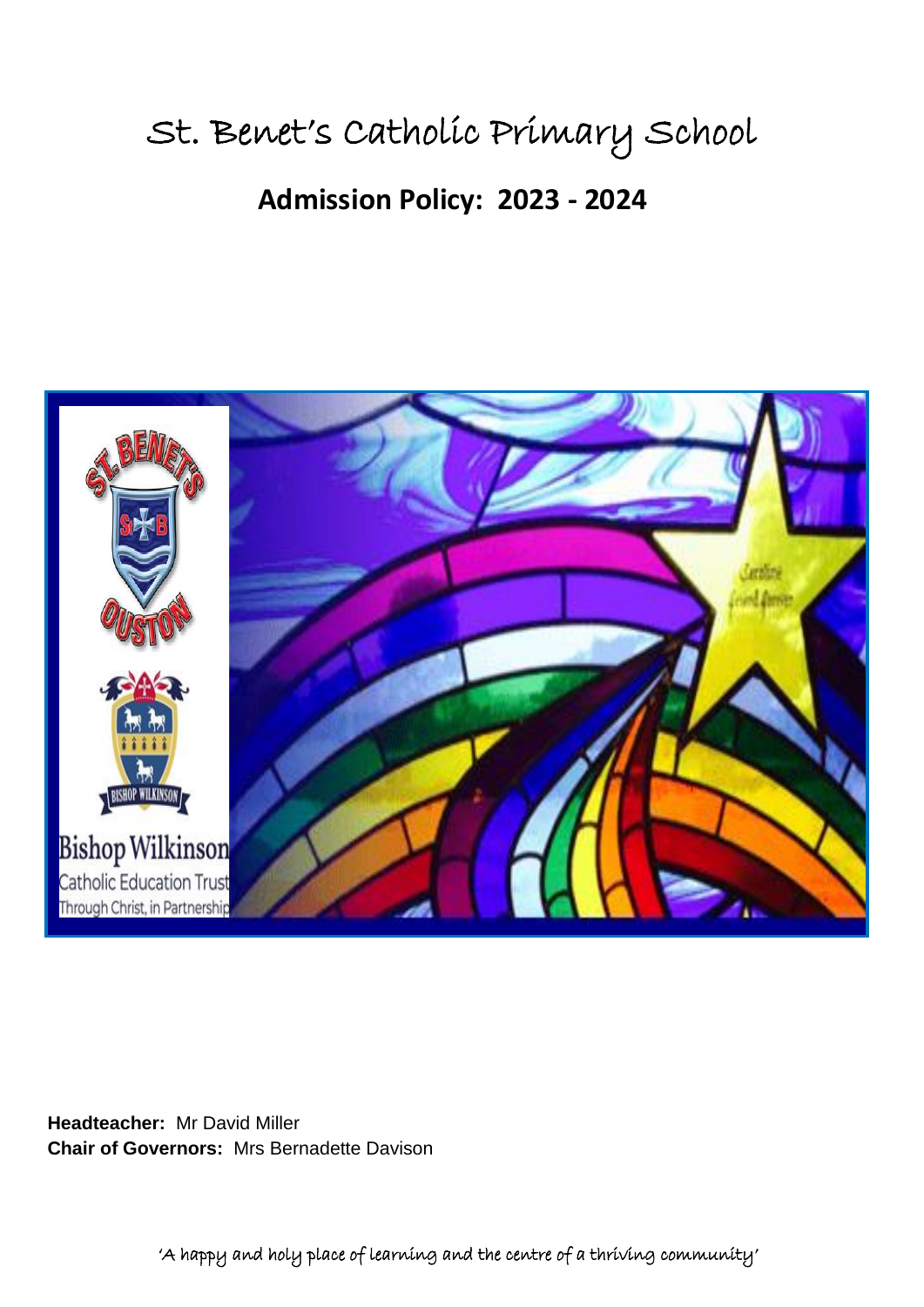# **Admission Policy: 2023 - 2024**

St Benet's Catholic Primary School was founded by the Catholic Church to provide education for children of Catholic families. Whenever there are more applications than places available, priority will be given to Catholic children in accordance with the oversubscription criteria listed below. The school is conducted by its governing body as part of the Catholic Church in accordance with its trust deed and instrument of government, and seeks at all times to be a witness to Our Lord Jesus Christ.

As a Catholic school, we aim to provide a Catholic education for all our pupils. At a Catholic school, Catholic doctrine and practice permeate every aspect of the school's activity. It is essential that the Catholic character of the school's education be fully supported by all families in the school. We therefore hope that all parents will give their full, unreserved and positive support for the aims and ethos of the school. This does not affect the right of an applicant who is not Catholic to apply for and be admitted to a place at the school in accordance with the admission arrangements.

The admission policy criteria will be dealt with on an equal preference basis.

Bishop Wilkinson Catholic Education Trust is the admissions authority and is responsible for determining the admission policy. The local authority coordinates the admissions process on behalf of the Trust. The administration and operation of the admission policy is delegated by the Trust to the Local Governing Committee.

#### **Parishes served by the school**

The school serves the parish of St Joseph's, Birtley.

# **Published Admission Number**

The governing body has set its published admission number (PAN) at 30 pupils to be admitted to [the reception year] in the school year which begins in September 2023.

#### **Application Procedures and Timetable**

To apply for a place at this school in the normal admission round (not in-year applications), a Common Application Form (CAF) must be completed. This is available from the local authority in which the child lives.

The parent will be advised of the outcome of the application on 16 April or the next working day, by the local authority. If the application is unsuccessful (unless the child gained a place at a school the parent ranked higher) the parent will be informed of the decision, related to the oversubscription criteria listed above, and has the right of appeal to an independent appeal panel.

If the parent is required to provide supplemental evidence to support the application (e.g. a baptismal certificate), this evidence should be provided at the time of application. If not provided, evidence may be sought by the governing body following the closing date for applications. This information must have been correct at the date of closing for applications.

All applications which are submitted on time will be considered at the same time and after the closing date for admissions which is 15 January 2023.

#### **Pupils with an Education, Health and Care Plan (see note 1)**

The admission of pupils with an Education, Health and Care Plan is dealt with by a completely separate procedure. Children with an Education, Health and Care Plan that names the school must be admitted. Where this takes place before the allocation of places under these arrangements this will reduce the number of places available to other children.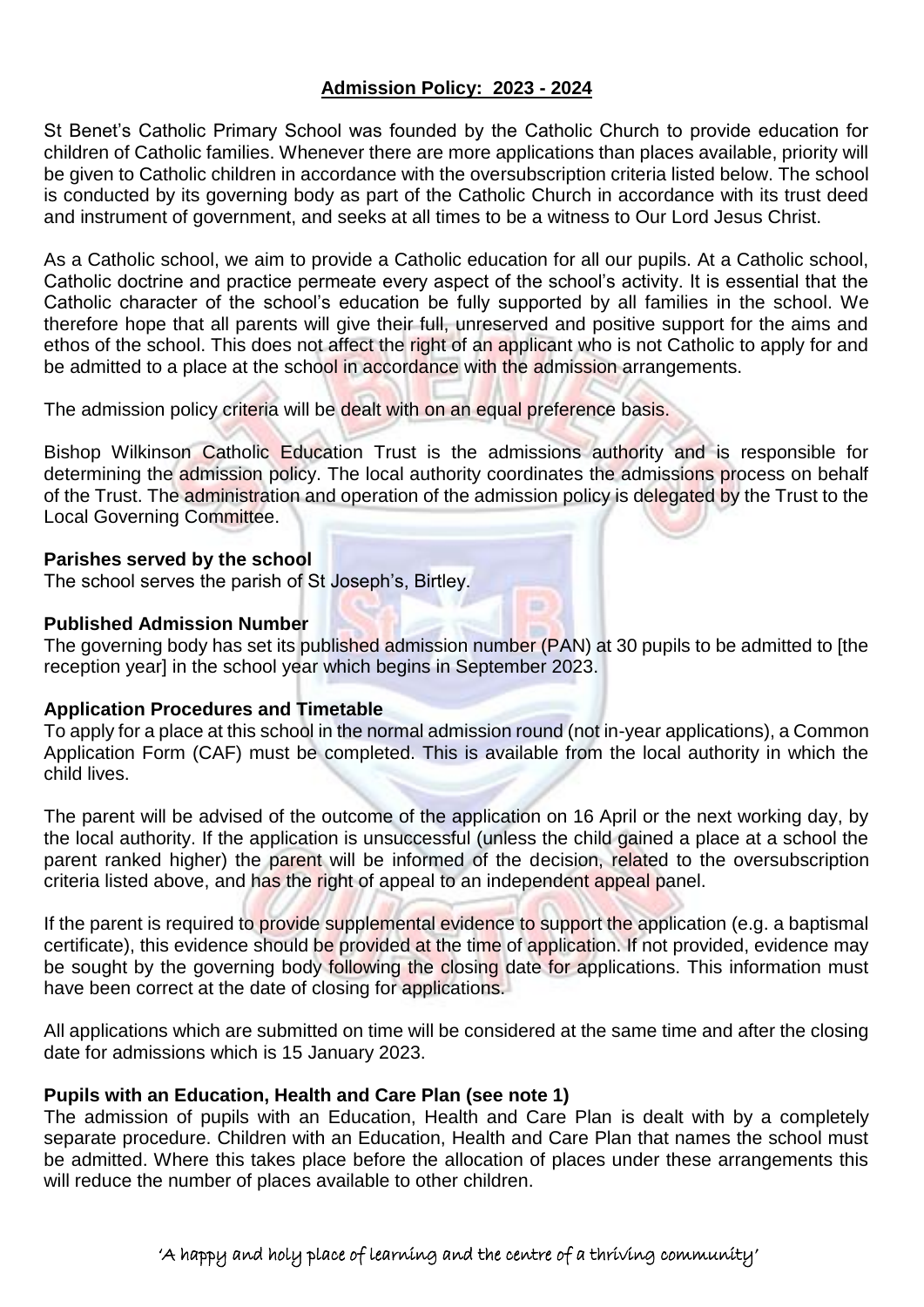#### **Late Applications**

Late applications will be administered in accordance with the home local authority Primary Coordinated Admissions Scheme. Parents are advised to ensure that the application is submitted before the closing date.

# **Admission of Children below Compulsory School Age and Deferred Entry**

A child is entitled to a full-time place in the September following their fourth birthday. A child's parents may defer the date at which their child, below compulsory school age, is admitted to the school, until later in the school year but not beyond the point at which they reach compulsory school age, or beyond the beginning of the final term of the school year for which an offer was made. A child may take up a part-time place until later in the school year, but not beyond the point at which the child reaches compulsory school age. Upon receipt of the offer of a place a parent should notify the school in writing, as soon as possible, that they wish to either defer their child's entry to the school or take up a parttime place.

# **Admission of Children outside their Normal Age Group**

A request may be made for a child to be admitted outside of their normal age group, for example, if the child is gifted and talented or has experienced problems such as ill health.

Any such request should be made in writing to the headteacher of the school. The governing body will make its decision about the request based on the circumstances of each case and in the best interests of the child. In addition to taking into account the views of the headteacher who has statutory responsibility for the internal organisation, management and control of the school, the governing body will take into account the views of the parents and of appropriate medical and education professionals.

#### **Summer Born Children**

The parents of a summer born child, i.e. a child born between 1 April and 31 August, may request that the child be admitted out of their normal age group, to the reception class in the September following their fifth birthday and that that the child will remain in this cohort as they progress through school.

Parents who want to make this request should make an application for their child's normal age group at the usual time. The application to the local authority should include this request and in addition it should be made in writing to the headteacher of the school. The local authority will liaise with the governing body that will make its decision about the request based on the circumstances of each case and in the best interests of the child. In addition to taking into account the views of the headteacher, who has statutory responsibility for the internal organisation, management and control of the school, the governing body will take into account the views of the parents and of appropriate medical and education professionals.

Parents will be informed of the outcome of the request before primary national offer day.

If the request is agreed by the governing body, the application for the normal age group may be withdrawn before a place is offered. If the request is refused, the parent must decide whether to accept the offer of a place for the normal age group, or to refuse it and make an in-year application for admission to year one for the September following the child's fifth birthday.

Where a parent's request is agreed, they must make a new application as part of the main admissions round the following year.

One admission authority cannot be required to honour a decision made by another admission authority on admission out of the normal age group. Parents, therefore, should consider whether to request admission out of the normal year group at all their preference schools, rather than just their first preference schools.

# 'A happy and holy place of learning and the centre of a thriving community'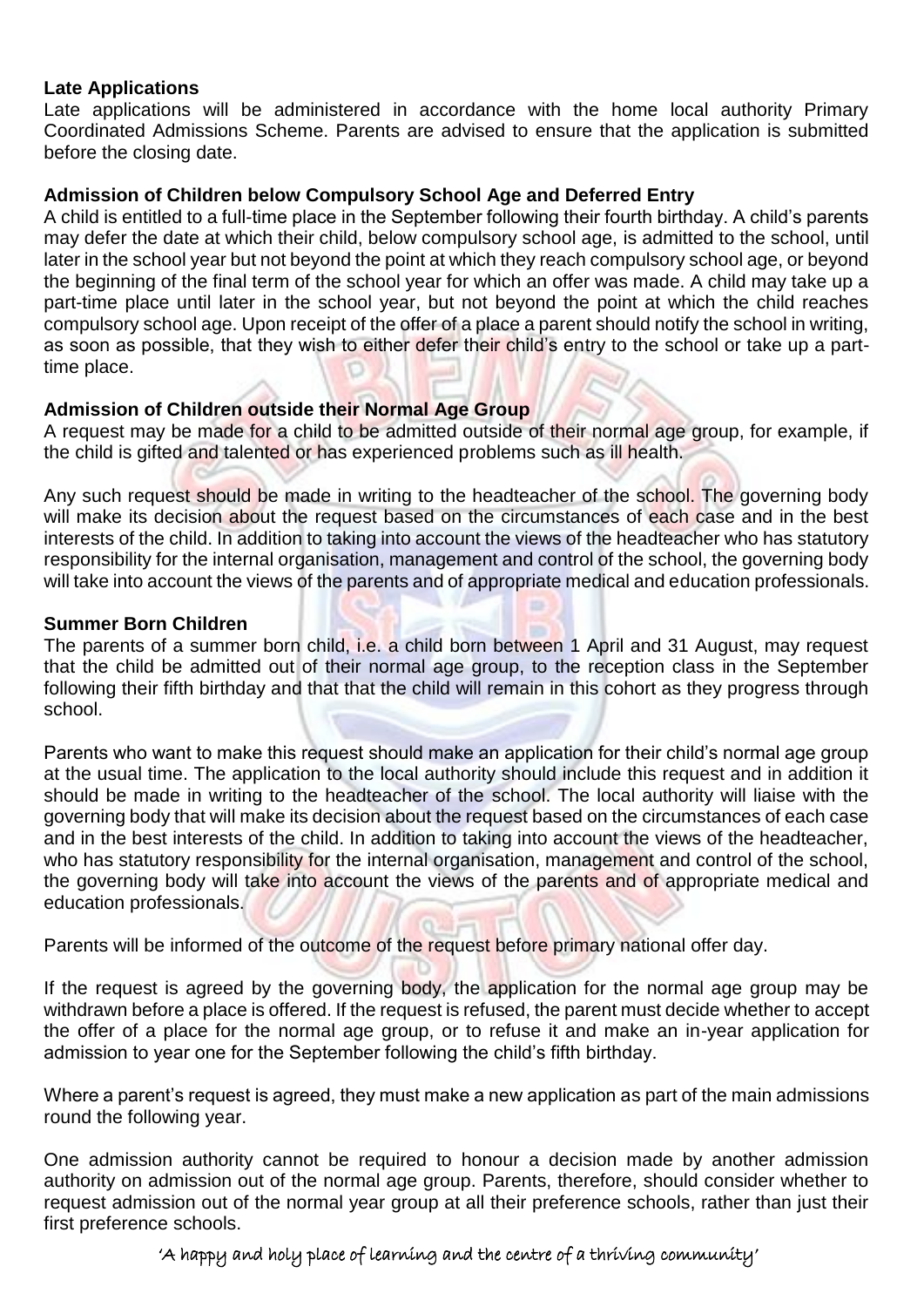# **Waiting Lists**

In addition to their right of appeal, applicants will be offered the opportunity to be placed on a waiting list. This waiting list will be maintained in order of the oversubscription criteria set out below and not in the order in which applications are received or added to the list. Waiting lists for admission will operate throughout the school year. The waiting list will be held open until the last day of the summer term. Inclusion on the school's waiting list does not mean that a place will eventually become available.

#### **Infant Class Size Regulations**

Infant classes may not, by law, contain more than 30 pupils with a single qualified teacher (subject to the provisions in the School Admissions Code for 'excepted children'). Parents do have a right of appeal in accordance with the infant class size regulations if the school is oversubscribed and their child is refused a place.

The governing body will, where logistically possible, admit twins and all siblings from multiple births where one of the children is the last child ranked within the school's PAN.

#### **In-Year Applications**

An application can be made for a place for a child at any time outside the admission round and the child will be admitted where there are available places. For information on making an in-year application, parents should contact the local authority admission team at School Places and Admissions, Children and Young People's Services, County Hall, Durham, County Durham, DH1 5UJ on 03000 265 896 or by email at schooladmissions@durham.gov.uk. [\[www.st-benets.durham.sch.uk\]](http://www.st-benets.durham.sch.uk/) Parents will be advised of the outcome of their application in writing.

Where there are places available but more applications than places, the published oversubscription criteria, as set out above, will be applied.

If there are no places available, a request can be made that the child is added to the waiting list (see above).

The parent has the right of appeal to an independent appeal panel if refused a place.

#### **Right of Appeal**

Where a parent has been notified that a place is not available for a child, every effort will be made by the local authority to help the parent to find a place in a suitable alternative school. Parents who are refused a place have a statutory right of appeal. Further details of the appeals process are available by writing to the chair of governors at the school address.

#### **Fair Access Protocol**

The school is committed to taking its fair share of children who are vulnerable and/or hard to place, as set out in locally agreed protocols. Accordingly, outside the normal admission round the governing body is empowered to give absolute priority to a child where admission is requested under any local protocol that has been agreed by both the diocese and the governing body for the current school year. The governing body has this power, even when admitting the child would mean exceeding the published admission number (subject to the infant class size exceptions).

#### **Nursery**

For children attending the school's nursery, application to the reception class of the school must be made in the normal way, to the home local authority. Attendance at the school's nursery does not automatically guarantee that a place will be offered at the school.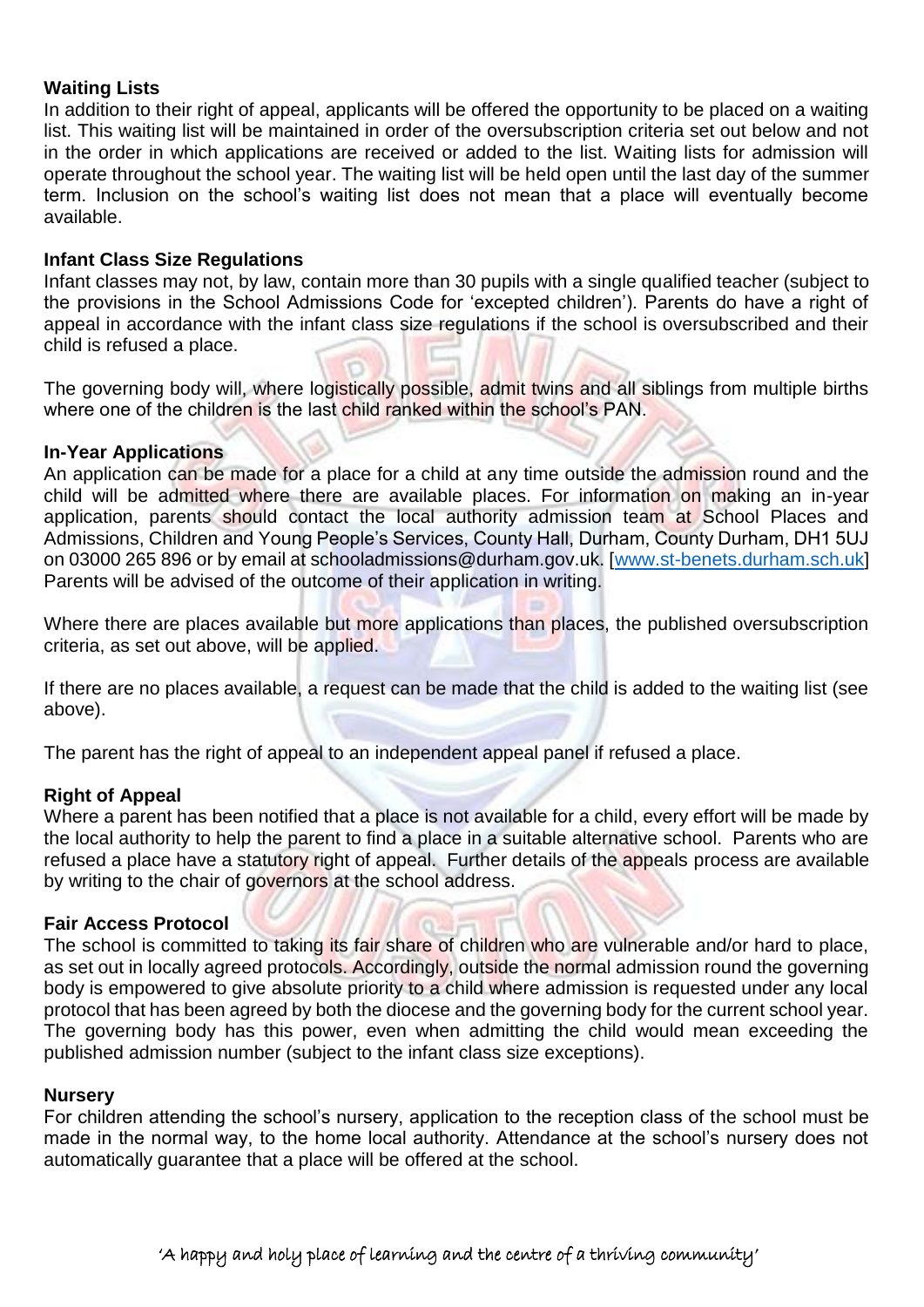# **False evidence**

The governing body reserves the right to withdraw the offer of a place or, where a child is already attending the school, the place itself, where it is satisfied that the offer or place was obtained by deception.

# **Oversubscription Criteria**

Where there are more applications for places than the number of places available, places will be offered according to the following order of priority.

*First priority in each category will be given to children who will have an older sibling attending the school in September 2023.*

- 1. Catholic looked after and previously looked after children. (see notes 2&3)
- 2. Catholic children who are resident in the parish of St Joseph's, Birtley (see note 3)
- 3. Other Catholic children. (see note 3)
- 4. Other looked after and previously looked after children. (see note 2)
- 5. Catechumens and members of an Eastern Christian Church. (see notes 4&5)
- 6. Children of other Christian denominations whose membership is evidenced by a minister or faith leader. (see note 6)
- 7. Children of other faiths whose membership is evidenced by a minister or faith leader. (see note 7)
- 8. Any other children.

# **Tie Breaker**

Where there are places available for some, but not all applicants within a particular criterion priority will be given to children living closest to the school determined by the shortest distance. In assessing home to school distance the LA uses a Geographic Information System (GIS) to identify and measure the shortest route utilising only the Ordnance Survey Integrated Transport Network (ITN) and Urban Paths Network (UPN) which are national recognised datasets. The LA will not include any other routes or any other method of measurement. Routes are measured from the centre point\* of the child's house, or in the case of a flat from the centre point<sup>\*</sup> of the building, to the nearest school site entrance. In all cases the GIS identifies the route to be measured by connecting in a straight line the centre point\* of the child's house to the closest point on the nearest route on the ITN/UPN.

\* In accordance with the co-ordinates of the Basic Land and Property Unit on the National Land and Property Gazetteer.

In the event of distances being the same for two or more children where this would determine the last place to be allocated, random allocation will be carried out in a public place and supervised by a person independent of the school.

# *Notes and definitions*

- 1. An **Education, Health and Care Plan** is a plan made by the local authority under section 37 of the Children and Families Act 2014, specifying the special educational provision required for a child.
- 2. A **looked after child** has the same meaning as in section 22(1) of the Children Act 1989, and means any child who is (a) in the care of a local authority or (b) being provided with accommodation by them in the exercise of their social services functions (e.g. children with foster parents) at the time of making application to the school.

A **previously looked after child** is a child who was looked after, but ceased to be so because he or she was adopted, or became subject to a child arrangements order or special guardianship order.

# 'A happy and holy place of learning and the centre of a thriving community'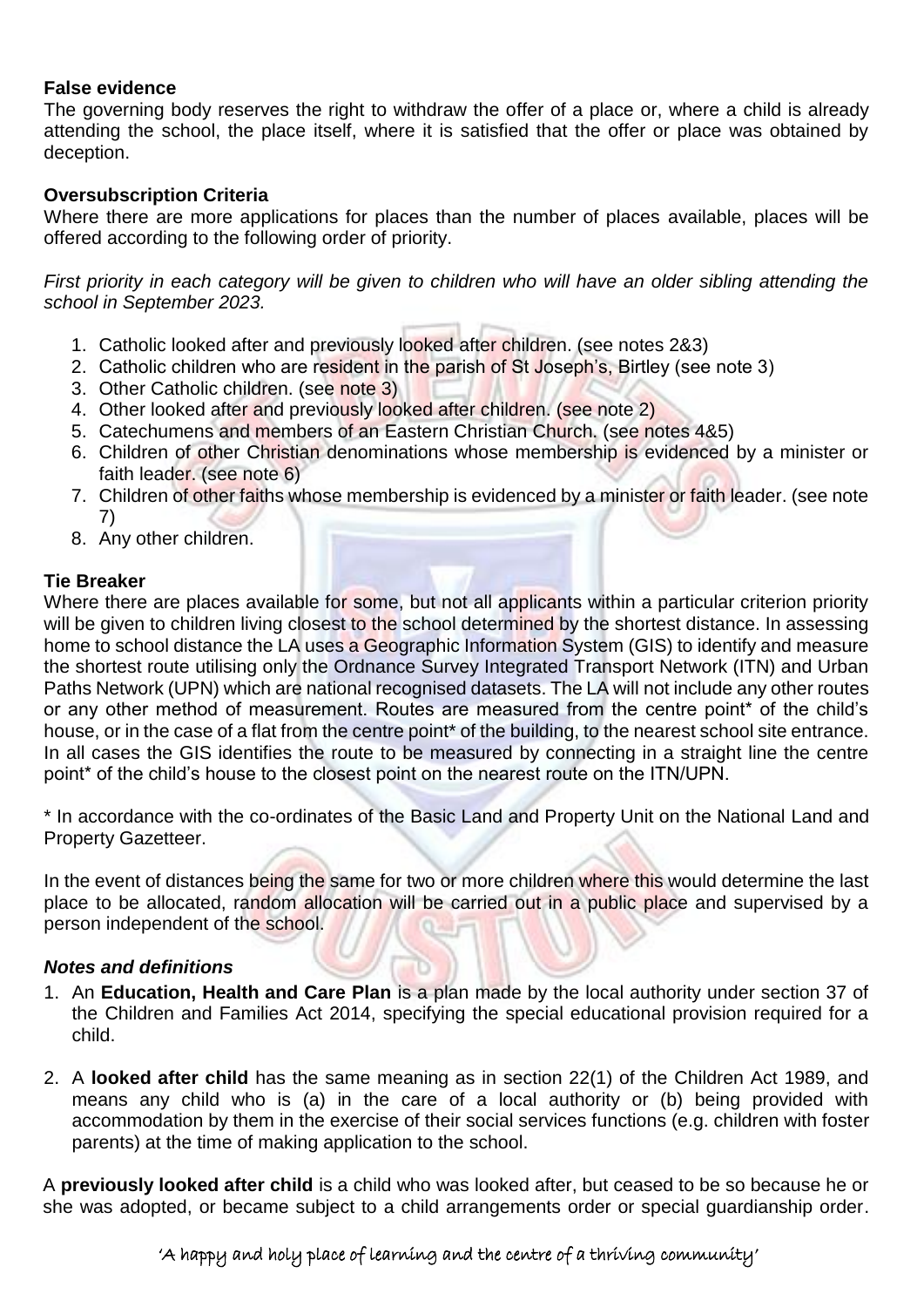Included in this definition are those children who appear (to the governing body) to have been in state care outside of England and who ceased to be in state care as a result of being adopted.

3. **Catholic** means a member of a Church in full communion with the See of Rome. This includes the Eastern Catholic Churches. This will normally be evidenced by a certificate of baptism in a Catholic Church or a certificate of reception into the full communion of the Catholic Church. For the purposes of this policy, it includes a looked after child living with a family where at least one of the parents is Catholic.

For a child to be treated as Catholic, evidence of Catholic baptism or reception into the Church will be required. Those who have difficulty obtaining written evidence of baptism should contact their Parish Priest who, after consulting with the Diocese, will decide how the question of baptism is to be resolved and how written evidence is to be produced in accordance with the law of the Church.

- 4. **Catechumen** means a member of the catechumenate of a Catholic Church. For the purposes of admissions this refers to the child on whose behalf the application is being made. This will normally be evidenced by a certificate of reception into the order of catechumens.
- 5. **Eastern Christian Church** includes Orthodox Churches, and is normally evidenced by a certificate of baptism or reception from the authorities of that Church. Those who have difficulty obtaining written evidence of baptism or reception should contact the Diocese who will decide how the question of baptism or reception is to be resolved and how written evidence is to be produced in accordance with the law of the Church.
- 6. **Children of other Christian denominations** means children who belong to other churches and ecclesial communities which, acknowledge God's revelation in Christ, confess the Lord Jesus Christ as God and Saviour according to the Scriptures, and, in obedience to God's will and in the power of the Holy Spirit commit themselves: to seek a deepening of their communion with Christ and with one another in the Church, which is his body; and to fulfil their mission to proclaim the Gospel by common witness and service in the world to the glory of the one God, Father, Son and Holy Spirit. An ecclesial community which on principle has no credal statements in its tradition, is included if it manifests faith in Christ as witnessed to in the Scriptures and is committed to working in the spirit of the above.

All members of Churches Together in England and CYTÛN are deemed to be included in the above definition, as are all other churches and ecclesial communities that are in membership of any local Churches Together Group (by whatever title) on the above basis.

Applicants must provide a baptismal certificate or where child baptism is not practised, a letter confirming their church membership from their minister or faith leader.

- 7. **Children of other faiths** means children who are members of a religious community that does not fall within the definition of 'other Christian denominations' at 6 above and which falls within the definition of a religion for the purposes of charity law. The Charities Act 2011 defines religion to include:
	- A religion which involves belief in more than one God, and
	- A religion which does not involve belief in a God.

Case law has identified certain characteristics which describe the meaning of religion for the purposes of charity law, which are characterised by a belief in a supreme being and an expression of belief in that supreme being through worship.